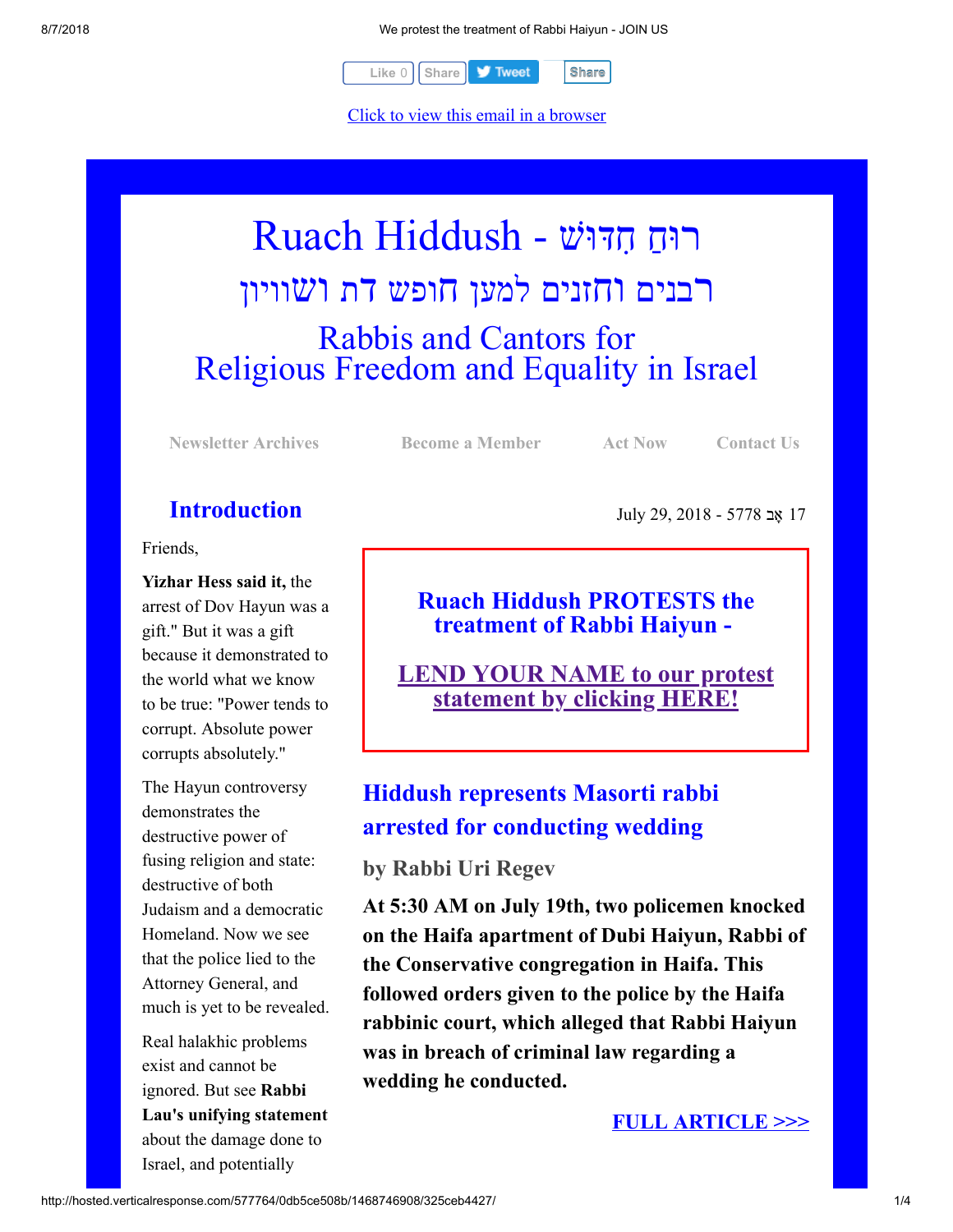# **Thank you for arresting the rabbi**

## **by Yizhar Hess**

**The police questioning Rabbi Dubi Haiyun for illegally presiding over a Jewish wedding in Israel brought the kind of recognition to the Conservative Movement it didn't have before. But if the State of Israel doesn't stop its fight against non-Orthodox Jews, the rift with our brothers and sisters overseas might be impossible to heal.**

#### **[FULL ARTICLE >>>](http://cts.vresp.com/c/?FreedomofReligionfor/0db5ce508b/325ceb4427/c75d50ffdf)**

# **Israeli Modern Orthodox thought leaders react to the treatment of Rabbi Dubi Haiyun**

**Rabbi Benny Lau, Yair Sheleg, Rebbetzin Rivkah Lubitch**

**[Rabbi Benny Lau's >>>](http://cts.vresp.com/c/?FreedomofReligionfor/0db5ce508b/325ceb4427/2d015a0557)**

**[Yair Sheleg's >>>](http://cts.vresp.com/c/?FreedomofReligionfor/0db5ce508b/325ceb4427/50dab69f9d)**

**[Rebbetzin Rivkah Lubitch's >>>](http://cts.vresp.com/c/?FreedomofReligionfor/0db5ce508b/325ceb4427/f32e798f1d)**

# **Record support for freedom of choice in marriage!**

**A public opinion survey for** *Tu B'Av*

**70% of Israel's adult Jewish population wants the State of Israel to recognize all forms of marriage, including civil marriage and Reform and Conservative weddings. Most of the public wants legal alternatives to marriage via the Rabbinate!**

### **[FULL ARTICLE >>>](http://cts.vresp.com/c/?FreedomofReligionfor/0db5ce508b/325ceb4427/4d029140c6)**

**Number of Israelis Marrying Outside Rabbinate Rising, Even Among Orthodox**

pamphlet describing how to have a halakhic ceremony in Israel while excluding the official rabbanut. We are seeing potential solutions to the problems raised by the alliance between government and religion. **Rebetzin Rivka Lubitch** urges us to do weddings for mamzerim and not to skirt the issue but to meet it head on. How does a Jewish State act: on behalf of a small portion of the Jews, or on behalf of all of our people? A Homeland

for whom?

missing the window of opportunity for Jewish history that the State of Israel represents. **Mavoi Satum** has created a

But the majority of Israelis considering weddings are being turned off by and are turning away from the government sponsored rabbinate. **See the statistics regarding preferences for marriage officiation:** most Israelis, by far, prefer the **possibility of civil marriage in Israel;** and Israel is the only democracy without that possibility. The tide is turning, and an increasing number of Israelis, more than half, seek another way. Secular and moderately religious Israelis prefer choice: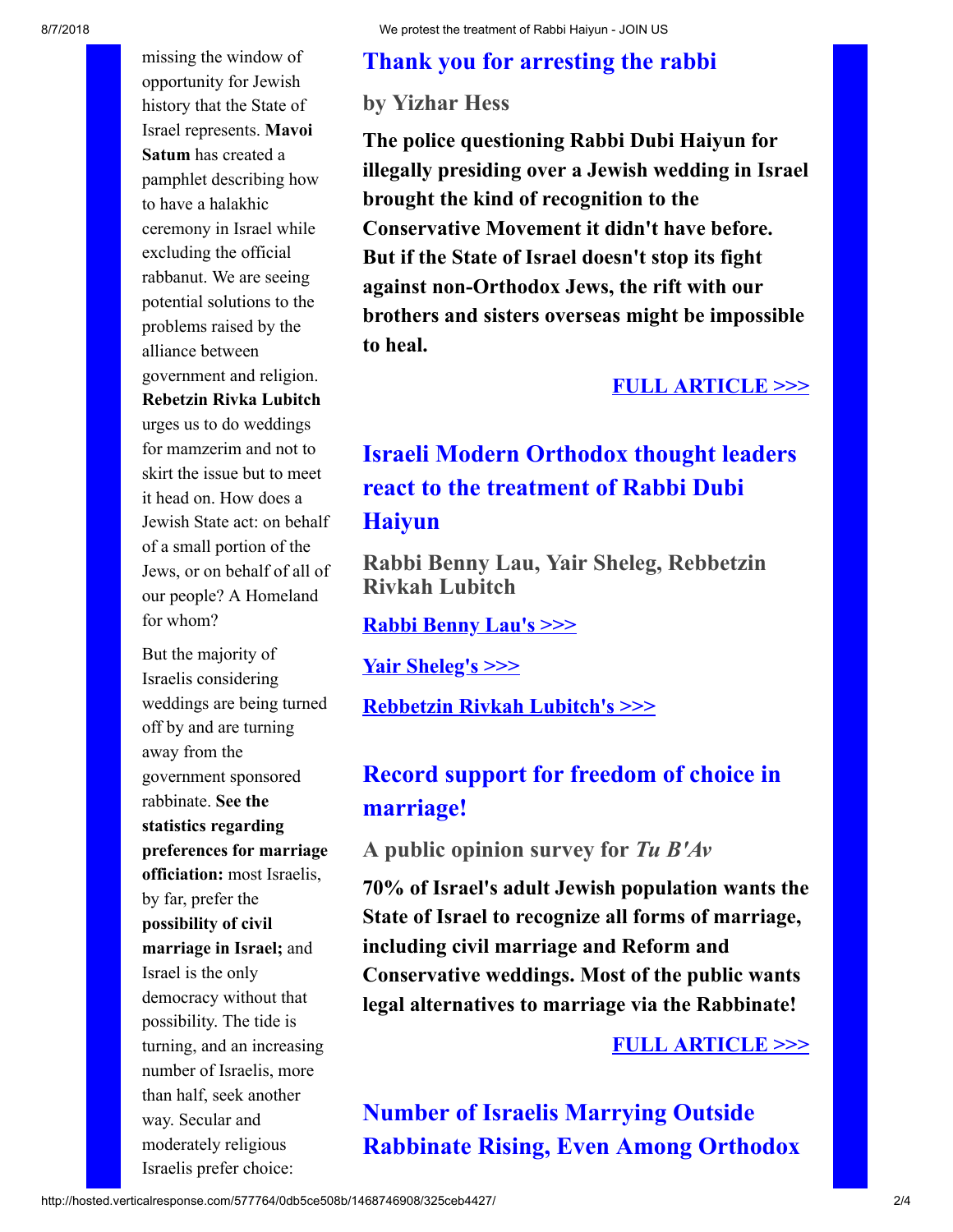including all of the movements, and for Israel to truly represent the Jewish people.

Friends, the Hayun crisis starkly confronts us with the fact that Israel is turning aside from the reason it was created: a homeland for all of the world's Jews. But now is the time to spotlight and reverse Israel's refusal to fill its historic purpose on behalf of all of the Jewish people in order to achieve shortsighted political gain. Now is the time, with this crisis, to stand together as one people, across all the movements, and demand an end to religious tyranny.

Two Jewish sayings come  $t$ לא עליך המלאכה  $\ldots$  to mind to אם תרצו, אין זו ...and לגמור .אגדה

We look forward to your response.

Write to us at: [ruach@hiddush.org](http://cts.vresp.com/c/?FreedomofReligionfor/0db5ce508b/325ceb4427/84d7ec9b9e)

,בידידות

Mark H. Levin Editor-in-Chief, Ruach Hiddush

### **Contact us**

Email: [ruach@hiddush.org](http://cts.vresp.com/c/?FreedomofReligionfor/0db5ce508b/325ceb4427/d5f3bcd9bf) Phone (US): [415-261-3404](http://cts.vresp.com/c/?FreedomofReligionfor/0db5ce508b/325ceb4427/13d88e9697)

## **Jews**

**By Judy Maltz**

**New survey includes first ever numbers on unrecognized Jewish wedding ceremonies performed outside of Orthodox establishment, highlighting Israelis' growing contempt for Chief Rabbinate**

## **[FULL ARTICLE >>>](http://cts.vresp.com/c/?FreedomofReligionfor/0db5ce508b/325ceb4427/d33f900344)**

# **Boasting About Alternative Weddings in Video Was a Mistake, Israeli Ministry Admits**

#### **by Judy Maltz**

**Foreign Ministry spokesman concedes that bragging about non-Orthodox weddings in Israel – which are not recognized and can even be illegal – was not the smartest move.**

## **[FULL ARTICLE >>>](http://cts.vresp.com/c/?FreedomofReligionfor/0db5ce508b/325ceb4427/47f12aa2ac)**

# **Outrage: Masorti Rabbi Dov Haiyun Arrested for Officiating at Wedding**

#### **By the Masorti Movement**

**The Masorti Movement is outraged at the arrest of Rabbi Dov "Dubi" Haiyun of Moriah Congregation in Haifa. He was arrested and interrogated... for the "crime" of officiating at a wedding outside the control of the Ultra Orthodox Chief Rabbinate. Rabbi Haiyun potentially faces two years in prison for holding this wedding.**

## **[FULL ARTICLE >>>](http://cts.vresp.com/c/?FreedomofReligionfor/0db5ce508b/325ceb4427/1e1440cee9)**

## **Private Halakhic Marriage - a booklet**

**By Mavoi Satum NGO**